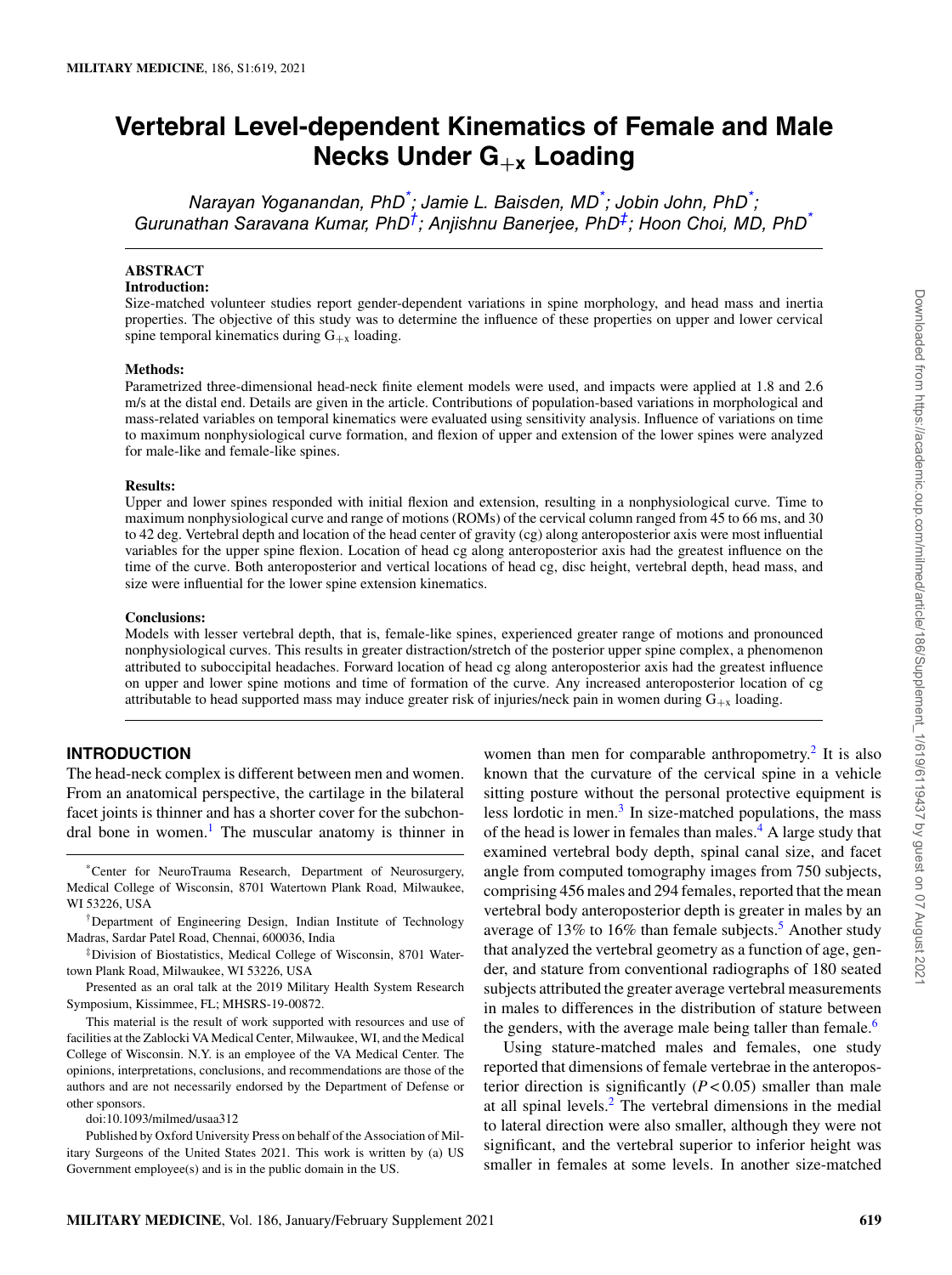study, measurements of vertebrae were made using computed tomography images of sitting height-matched and head circumference-matched human volunteers.<sup>7</sup> The anteroposterior combined depth of vertebral body and facet joint was significantly  $(P < 0.05)$  smaller in females in the sitting heightmatched study. In the head circumference-matched study, all measured vertebral dimensions were smaller in females, indicating that the cervical vertebral column is smaller in women with a similar head circumference as that of men. Thus, under the same type of loading to the head-neck complex, biomechanical responses are expected to be different between men and women, and the ensuing spinal disorders as a result of mechanical loading may also be different.

Although anatomical studies provide information on parameters such as spinal morphology, the application of impact loading to the spine results in deformations, characterized by the range of motion (ROM) in clinical environments. To determine the magnitudes of such parameters, biomechanical studies are necessary. Static loads applied to human cadaver head-neck complexes and whole-body specimens are inadequate, as the effects of inertia are not included in this experimental model. Likewise, dynamic loading to cervical spine specimens are also inadequate because of the omission of the head in the experimental model. $\delta$  Finite element models offer a unique advantage to simulate head-neck complexes with varying morphological characteristics, to apply dynamic impact loading, and to quantify the role of the geometricand mass-related variables on the biomechanics of the headneck complex. Delineations of parameters such as the ROMs of spinal regions within the cervical column and the timing of the occurrence of the peak motions/kinematics can be used to explain clinical injury mechanisms such as neck pain reported in the military. The objectives of this study were, therefore, to quantify the above biomechanical variables using three-dimensional finite element models (brief description given in Appendix 1) of male-like and female-like head-neck complexes under  $G_{+x}$  loading using a parametrized approach.

## **METHODS**

## **Head-Neck Finite Element Model**

This study used a previously developed and validated threedimensional finite element model of the sub-axial spinal col $umn.<sup>9,10</sup>$  The C2-T1 osteoligamentous model included the following components: (a) the cancellous core and cortical shell of the bodies, their posterior elements, that is, laminae, pedicles, and spinous processes, and dens of the axis; (b) the intervertebral disc fibers, ground substance, and nucleus pulposus; and (c) the anterior and posterior longitudinal ligaments, joint capsules of the lateral mass, ligamentum flavum, and interspinous ligaments. The spinal column was meshed with hexahedral elements. The anterior region of the annulus fibrosus consisted of 16 layers, and the posterior region consisted of 8 layers. The anterior annulus fibers did not form a continuous ring with the posterior annulus; however, a gap

was formed bilaterally at the uncovertebral clefts. Twentythree pairs of cervical spine muscles were simulated, and the definitions of the muscle point of attachments and physiological cross-sectional areas were based on dissection studies.11,12 Nonlinear rate-dependent stress-strain relationships were used for the anterior and posterior ligaments, the Hill simulation was used for muscles, elastic properties were used for the cortical and cancellous components of the vertebral body, posterior complex, and endplates, and viscoelastic properties were used for discs. Appendix 2 shows the elements and the material properties of the spinal components used in the study. Fig. 1 shows the head-neck finite element model used in the study.

## **Loading, Parametrization, and Analysis**

The model was subjected to changes in velocities of 1.8 and 2.6 m/s, corresponding to human cadaver head-neck complex experiments conducted by the authors in an earlier study.<sup>13</sup> The explicit finite element code LS-DYNA (Ansys Corporation, Canonsburg, PA) was used as the solver. The segmental ROMs at all levels from the model were compared to the response corridors reported in the cited study for validation purposes. Following the validation of the model at these two velocities, parametrization was done to incorporate population-based geometrical and physical property variations.

Mapping block-based mesh morphing was used for the parametrization. The head mass property variations parametrized were the head weight, moments of inertia, and center of mass location in the sagittal plane, that is, anteroposterior, *x*-axis and vertical, *z*-axis; the spine morphology variations included the intervertebral disc height, vertebral depth, and segmental size, and they were based on literature.<sup>4,14</sup> These are shown in Appendix 3. A D-optimal experimental design was used to generate various finite spine head-neck models with the above parametric variations in the spine and head geometry- and head mass-related variables. A linear polynomial regression-based analysis of variance was used to identify the contribution of parametric variations on the model responses. The model generation and parametric analysis was performed using the design optimization suite LS-OPT. The head-neck model was divided into the upper and lower spinal regions to obtain the maximum nonphysiological/S-curve formation (maximum flexion before retraction of the head) in the upper spine, time to maximum nonphysiological curve of the upper spine, and the maximum extension in the lower spine. They were used to delineate the differences between male-like and female-like spines. Kinematics and motion are used synonymously in the article.

## **RESULTS**

## **Ranges of Output**

The time to maximum nonphysiological curve ranged from 50 to 66 ms at the velocity of 1.8 m/s and from 45 to 58 ms at the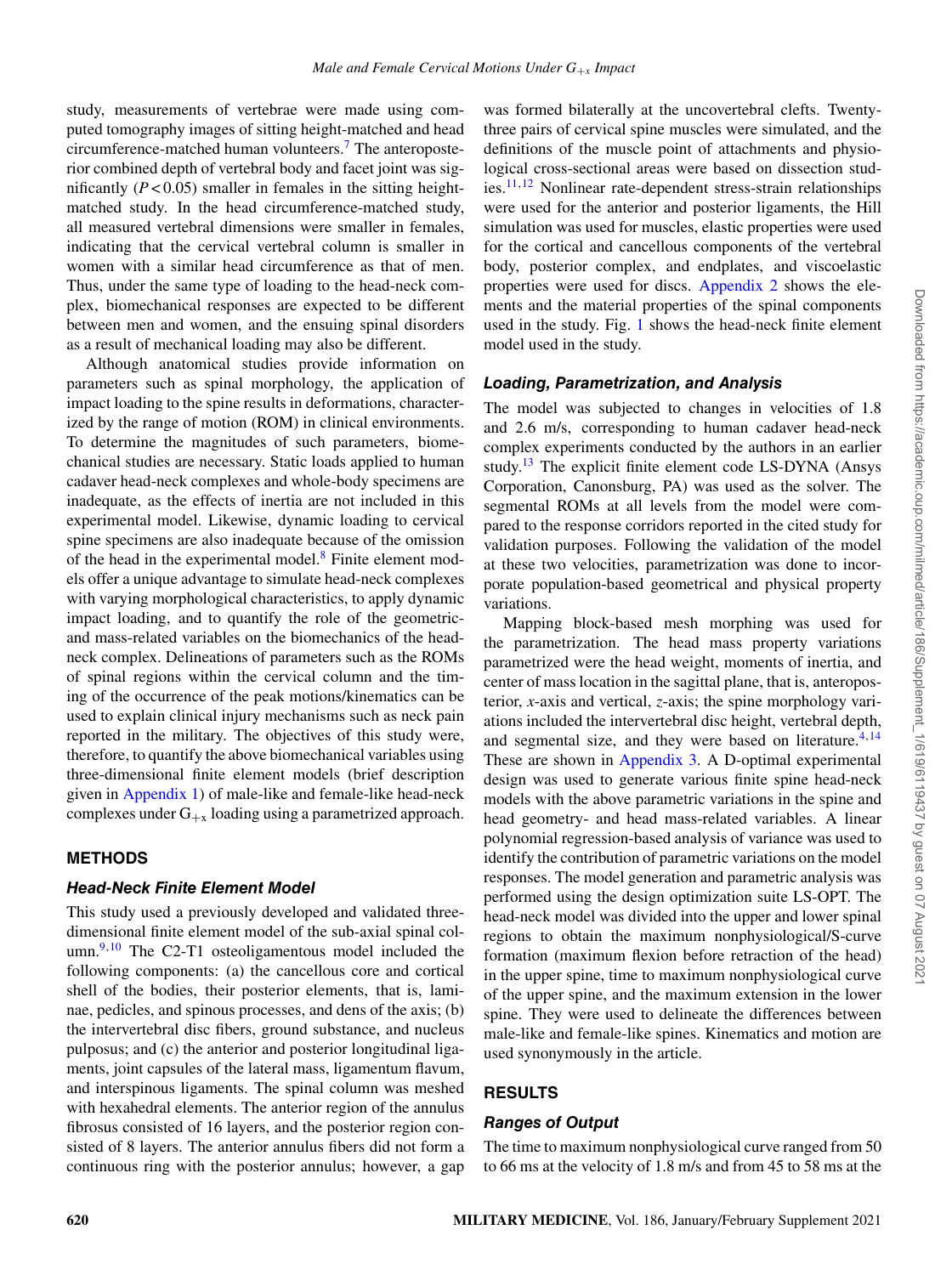

**FIGURE 1.** Finite element model.

velocity of 2.6 m/s. The total extension at 100 ms in the upper spine at the lower velocity ranged from 10.4 to 15.9 deg, and in the inferior spine, it ranged from 18.6 and 24.4 deg. The total extension of the sub-axial cervical column ranged from 29.6 to 40.3 deg. For the greater change in velocity, the total extension in the superior and inferior spines ranged from 10.8 to 18.0 deg and from 20.4 to 26.2 deg. The total extension of the sub-axial spinal column ranged from 31.7 to 42.2 deg at the higher velocity.

# **Flexion Response at the Upper Spine**

Motion: The decrease in the vertebral depth and segmental size produced an increase in the flexion ROM at the upper spine at the time of maximum nonphysiological formation, and this was true at both impact severities. This represented a negatively related response. In contrast, greater disc height and greater distance of the head center of gravity along the anteroposterior axis resulted in increased ROMs at both severities for the upper spine at the time of maximum nonphysiological curve formation. This represented a positively related response. The relative roles of the other parameters, that is, head mass, head moment of inertia, and distance of the head center of gravity along the vertical axis were generally positive, but less compared to the roles of the disc height and other head mass location. These observations were true at both severity impacts (Fig. 2).

# **Temporal Analysis**

The time to the development of the nonphysiological curve was such that a greater distance of the head center of gravity along the anteroposterior axis resulted in a decreased time.

All other parameters responded positively, that is, increased times with greater magnitudes of the variables (exception, vertebral depth). These observations were true at both velocities (Fig. 3).

# **Extension Response at the Lower Spine**

The maximum extension ROM of the lower spine was such that greater distances of the head center of gravity along both axes and moment of inertia produced greater motions, while a negatively related response was found for the vertebral depth, size, and head mass. These observations were found to be true at both impact velocities. The disc height had a negative relation at the higher severity, while it was positive at the lower severity (Fig. 4).

# **Sensitivity/Influence of the Variables**

Regarding the sensitivity of these parameters, vertebral depth and location of the head center of gravity along the anteroposterior axis were the most influential variables for the maximum nonphysiologic curve formation. For the time factor, the location of the head center of gravity along the anteroposterior axis had the greatest influence. For the lower spine extension, both locations of the of the head center of gravity, disc height, vertebral depth, head mass, and size were influential, in the cited sequence.

# **DISCUSSION**

As stated in the introduction section, the objectives of this study were to describe the kinematic response under  $G_{+x}$ impacts, that is, to determine the ROMs of lower spines in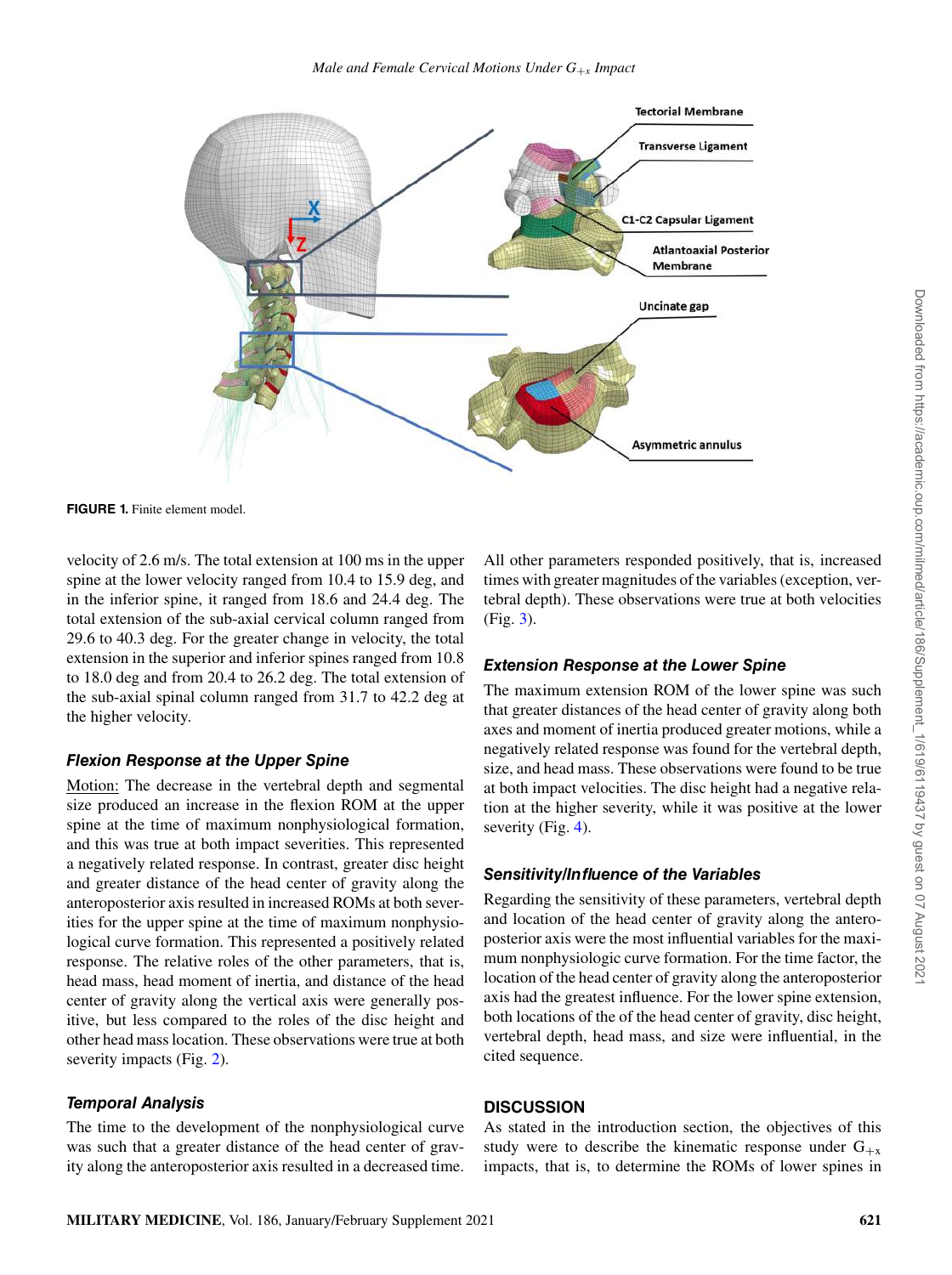

**FIGURE 2.** Flexion response at the upper spine with different variables.







**FIGURE 4.** Extension response at the lower spine with different variables.

extension and ROMs of upper cervical spinal regions in flexion and their times of occurrence. This was accomplished using finite element models that incorporated variations in both spine and head properties. The ranges in the properties were obtained from published literature, all reported from the civilian population samples. The baseline finite element model was validated with the ROMs of all segments of the sub-axial column at both velocities against human cadaver experiments, a norm to perform parametric studies for impact biomechanics applications.<sup>13</sup> Likewise, the parametrized approach is the norm. $14$  It allows to investigate the roles of multiple variables and determine the most sensitive parameter(s) on the response of the structure, in this case, ROMs of the upper and lower spines and the time to the formation of the nonphysiologic curve, that may have clinical implications (discussed later in this section).

Human volunteer and human cadaver studies have shown that the female spine less stiff than the male spine.<sup>15,16</sup> This implies greater ROMs in female spines for the same loading or impact severity. Decreasing the size of the spine and decreasing the vertebral body width are associated with female-like spines.<sup>5</sup> The results from this study showing that a decrease in







the vertebral body width and size leads to increased motions (negative relationship) for both the upper spine and lower spine matches with literature. Although the published literature is silent on the relative influence or sensitivity of these factors, the present results delineated the hierarchical roles among the variables and for different biomechanical outputs: ROMs in flexion and extension at the upper and lower spines and time of nonphysiological curve formation in the neck. The consistent identification of the greatest contribution of the vertebral body depth for all the output parameters at both velocities indicate the importance of the osseous component in contrast to the soft tissue component. The decrease in disc height, representing female-like spines produced greater motions in extension of the lower spine, especially at the higher velocity severity. These hard and soft tissue parameters underscore the coupled roles of the bone and disc in affecting the female-male spine kinematic biomechanical responses under  $G_{+x}$  impacts.

Increased flexion ROM at the upper cervical spine in female spines in vivo will stretch the posterior complex more than the male spine, affecting the soft tissue connections to the cervical-occipital areas. It is known in medical literature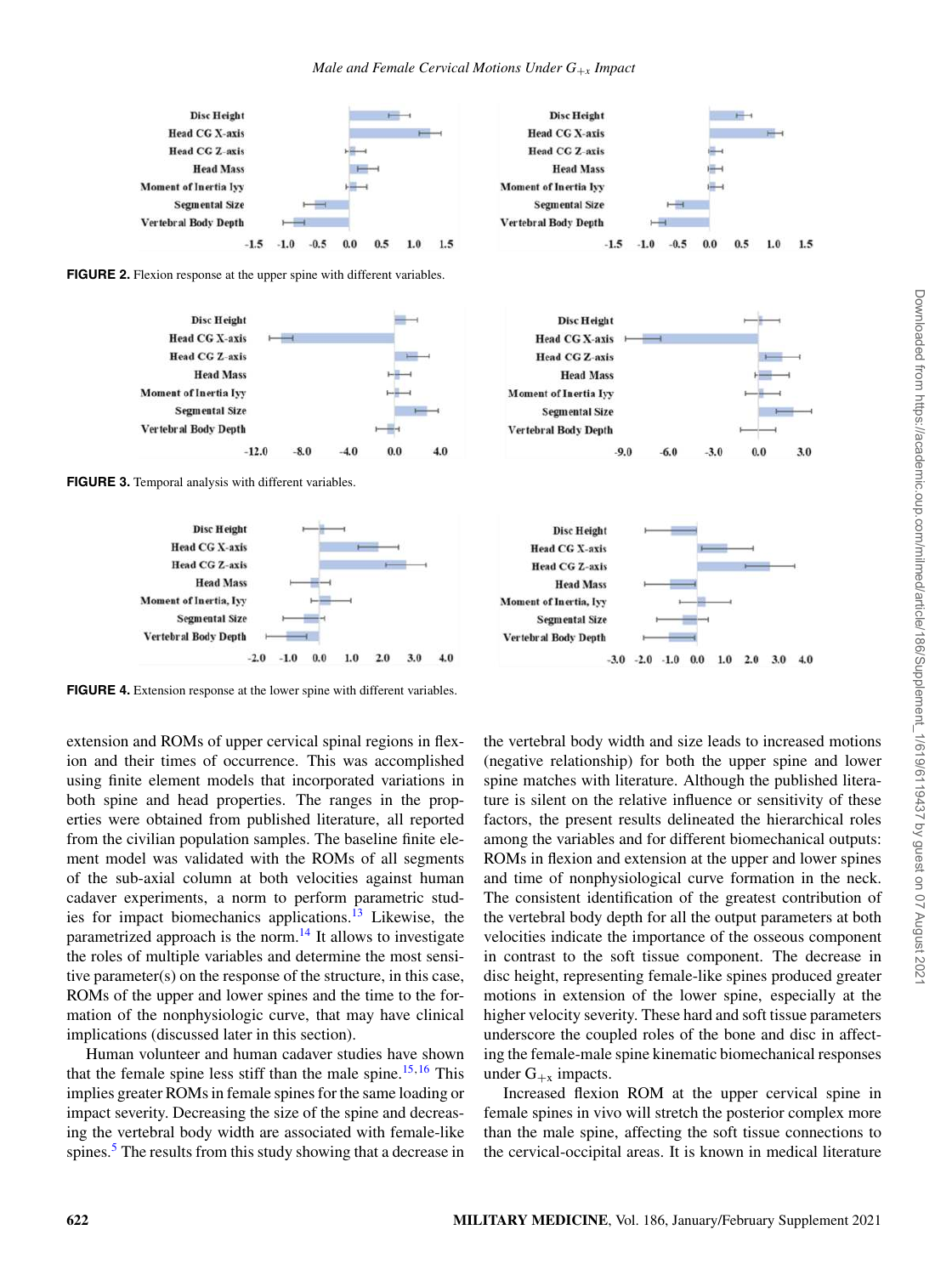that excessive distraction of upper head-neck complex may elicit suboccipital headaches, and this may occur more often in females as a result of their morphological characteristics under  $G_{+x}$  impacts, a finding supported from the results from this study.17,18 Likewise, increased extension kinematics at the lower spine will stretch the posterior complex, that is, the facet joint anatomy (capsules and ligaments), and any excessive stretch may result in neck pain under this impact mode, also supported from clinical observations in whiplash patients in the civilian populations. Since this journal limits references to references that are younger than 10 years, they are not cited in this manuscript.

Greater roles for the distances of the head center of gravity along the anteroposterior and vertical axes than the mass of the head on the ROMs of the upper and lower spines indicate the importance of the geometric variables compared to the mass magnitude parameter. This may have implications in head supported mass (HSM) issues, although this study used only ranges in the in vivo head geometry and mass, that is, helmet weight was not considered.<sup>4</sup> The addition of the HSM increases the mass of the in vivo head; however, its effects on neck biomechanics are more influenced by the location of the center of gravity of the added mass itself in the sagittal plane. The use of head mounted devices (HMDs) such as combo and night vision goggles further alter the geometry of the HSM, and any increased distance, especially along the anteroposterior direction can have a negative impact, as motions increase with this parameter. Greater anteroposterior distance enhances flexion kinematics resulting posterior distraction, as discussed earlier, of the upper neck complex.

The early onset of the nonphysiological curve in the spine being most influenced by the location of the head center of gravity along the anteroposterior axis suggests that this parameter is more critical to control with the HSM, as early onset implies quick transformation of the natural curvature of the spine to a nonphysiological curve. The upper spine flexion, as discussed earlier, may lead to suboccipital headaches as seen in the civilian populations with  $G_{+x}$  impacts.

The present investigation incorporating population-based spine geometrical properties, and mass and geometrical properties of the head, and evaluating the combined responses of the head-neck under during  $G_{+x}$  impacts used a novel parametrized approach. It allowed a simultaneous examination of multiple factors. The use of ROM kinematics at the upper and lower regions of the spine, as biomechanical response variables, parallels clinical situations: this measure is routinely obtained from radiographs, including prescreening. Changes in ROMs overtime and with any associated neck dysfunction (pain and or early onset of spondylosis) that may be secondary to the use of the personal protective equipment (helmet with different types of HMDs) normally receive additional attention from operational and/or occupational perspectives. The location of the center of mass playing an important role in nonphysiological curve formation and the greater anterior displacement of the head center of mass

(positive *x*-axis direction) resulting in a faster flexion at the upper cervical spine segments describe the local kinematicsrelated load-sharing paths in the head-neck complex. As the head is supported mainly by the upper cervical muscular complex, any disturbance in the activity of these muscles as a result of accentuated osteoligamentous column motions (flexion in this case) can add to the fatigue process over time. Such responses over time may elicit pain, and it may also have implications in operational performances. Anterior shifts in the location of the center of mass attributable to HSM may impart early response changes to military personnel that may be chronic in nature. Female head neck characteristics are more prone to accentuated motions and perhaps head-neck dysfunction from  $G_{+x}$  impacts.

It should be noted, however, that this study did not directly include the effects of HSM (e.g., its geometric and mass properties), and the earlier discussion on the potential role of the HSM should be confirmed by additional studies. A plausible design of such a study would be to incorporate the geometry of the actual helmet (outer shell, inner lining, etc.), mass, material properties of the components, and any helmet mounted devices, and then, analyze spinal kinematics. This is a future parametric study.

## **CONCLUSIONS**

Using the population-based variations in the geometrical and mass-related properties of the spine and head, this study delineated their roles on the biomechanics of injuries from  $G_{+x}$ impacts. Models with greater disc height representative of male-like spines experienced more ROM in the upper spine and less ROM in the lower spine in extension. The models with female-like head-neck complex with lesser vertebral depth, however, experienced more flexion and extension and pronounced nonphysiological curve. The location of the center of the gravity of the head along the anteroposterior axis had the greatest influence on both motions and the time of formation of the nonphysiological curve. As women tend to have spines with lower vertebral depth and disc height, any increased anteroposterior location of the center of gravity as a result of HSM (helmet) and its components (HMDs) may lead to higher risk for injuries under  $G_{+x}$  impact loading to mounted personnel.

#### **SUPPLEMENTARY MATERIAL**

Supplementary material is available at *Military Medicine* online.

#### **FUNDING**

This research study was supported in part by the Office of the Assistant Secretary of Defense for Health Affairs, through the Broad Agency Announcement under Award No. W81XWH-16-1-0010. It was also supported by the Department of Veterans Affairs Medical Research.

#### **REFERENCES**

1. Yoganandan N, Knowles SA, Maiman DJ, et al: Anatomic study of the morphology of human cervical facet joint. Spine 2003; 28(20): 2317-23.